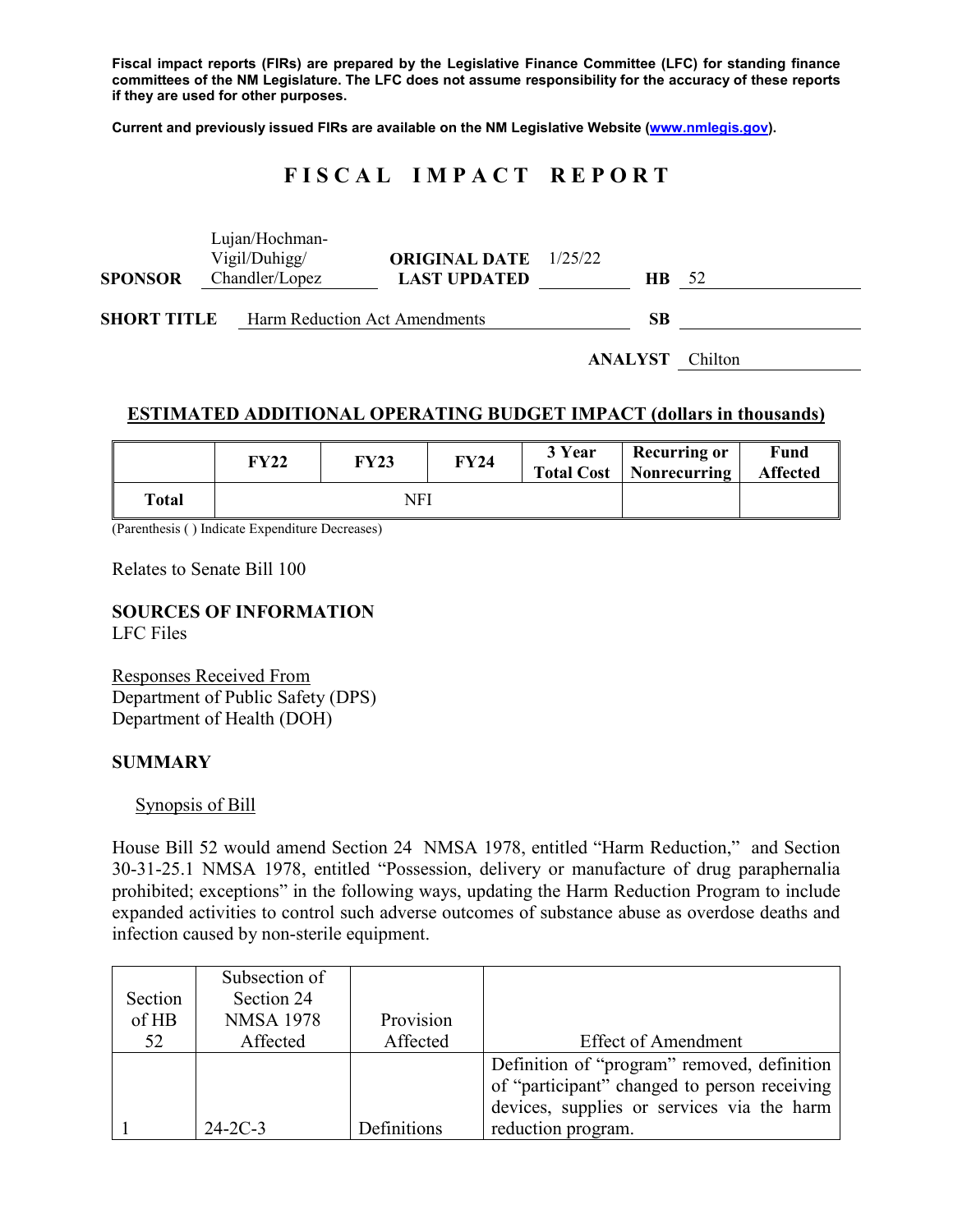|       |                  |                           | Redefines the program as more than simply                                                  |
|-------|------------------|---------------------------|--------------------------------------------------------------------------------------------|
|       |                  |                           | syringe and needle exchange, as having the                                                 |
|       |                  |                           | purpose to decrease morbidity and mortality                                                |
|       |                  |                           | from drug use and to collect data to use in                                                |
|       |                  |                           | planning further harm reduction efforts.                                                   |
|       |                  |                           | Qualify participants for services, giving a                                                |
|       |                  |                           | form of identification to each.                                                            |
|       |                  |                           | Changes a member of the advisory committee                                                 |
|       |                  |                           | from the HIV bureau to the Infectious Disease                                              |
|       |                  |                           | Bureau.                                                                                    |
|       |                  |                           | Further specifies the advisory committee's                                                 |
|       |                  | Program                   | role as including monitoring the program's                                                 |
|       |                  | Description               | activities and reporting on its impact on drug-                                            |
| 2A, B |                  | and Advisory<br>Committee | associated morbidity and mortality.                                                        |
| and C | $24-2C-4$        |                           |                                                                                            |
|       |                  |                           | DOH to make rules on supplies or devises to<br>be provided to avoid such negative outcomes |
|       |                  | <b>DOH</b>                | as drug overdoses and infection caused by                                                  |
| 2E    | $24-2C-4$        | responsibilities          | unsterile injection equipment.                                                             |
|       |                  |                           | Adds to the provision of safe injection                                                    |
|       |                  |                           | supplies the following supplies or devices that                                            |
|       |                  |                           | can be provided:                                                                           |
|       |                  |                           | Supplies to prepare or consume drugs<br>1)                                                 |
|       |                  |                           | in a sterile manner                                                                        |
|       |                  |                           | 2) Means of testing drugs for adulterants                                                  |
|       |                  |                           | (e.g., fentanyl)                                                                           |
|       |                  |                           | 3) Other supplies as needed to prevent                                                     |
|       |                  |                           | overdose and infection                                                                     |
|       |                  | Program                   | addition, to educate participants on<br>$\ln$                                              |
| 3     | $24-2C-5$        | activities                | prevention of adverse outcomes.                                                            |
|       |                  |                           | Makes new exceptions of program supplies                                                   |
|       |                  | Unlawful                  | and devices from the general prohibitions on                                               |
| 4     | 30-31-25.1       | activities                | drug paraphernalia.                                                                        |
|       |                  |                           | Repeals 24-2C-2, which gives the purpose of                                                |
|       |                  |                           | the Harm Reduction Act, and 24-2C-6, which                                                 |
|       |                  | Repeal of                 | is a redundant version of the changes made in                                              |
| 5     | 24-2C-2, 24-2C-6 | sections                  | Section 30-31-25.1 mentioned above.                                                        |

## **FISCAL IMPLICATIONS**

There is no appropriation in House Bill 52. DOH does not identify a net cost to that department for implementation of SB52.

## **SIGNIFICANT ISSUES**

The Centers for Disease Control and Prevention counted 70,630 substance abuse overdose deaths in the United States in 2019 [\(https://www.cdc.gov/drugoverdose/deaths/index.html\)](https://www.cdc.gov/drugoverdose/deaths/index.html). In that year in New Mexico there were 599 deaths, a rate 39.8 percent higher than the nation's average. Since then, opiate use, often contaminated with fentanyl, and exacerbated by the dislocations of the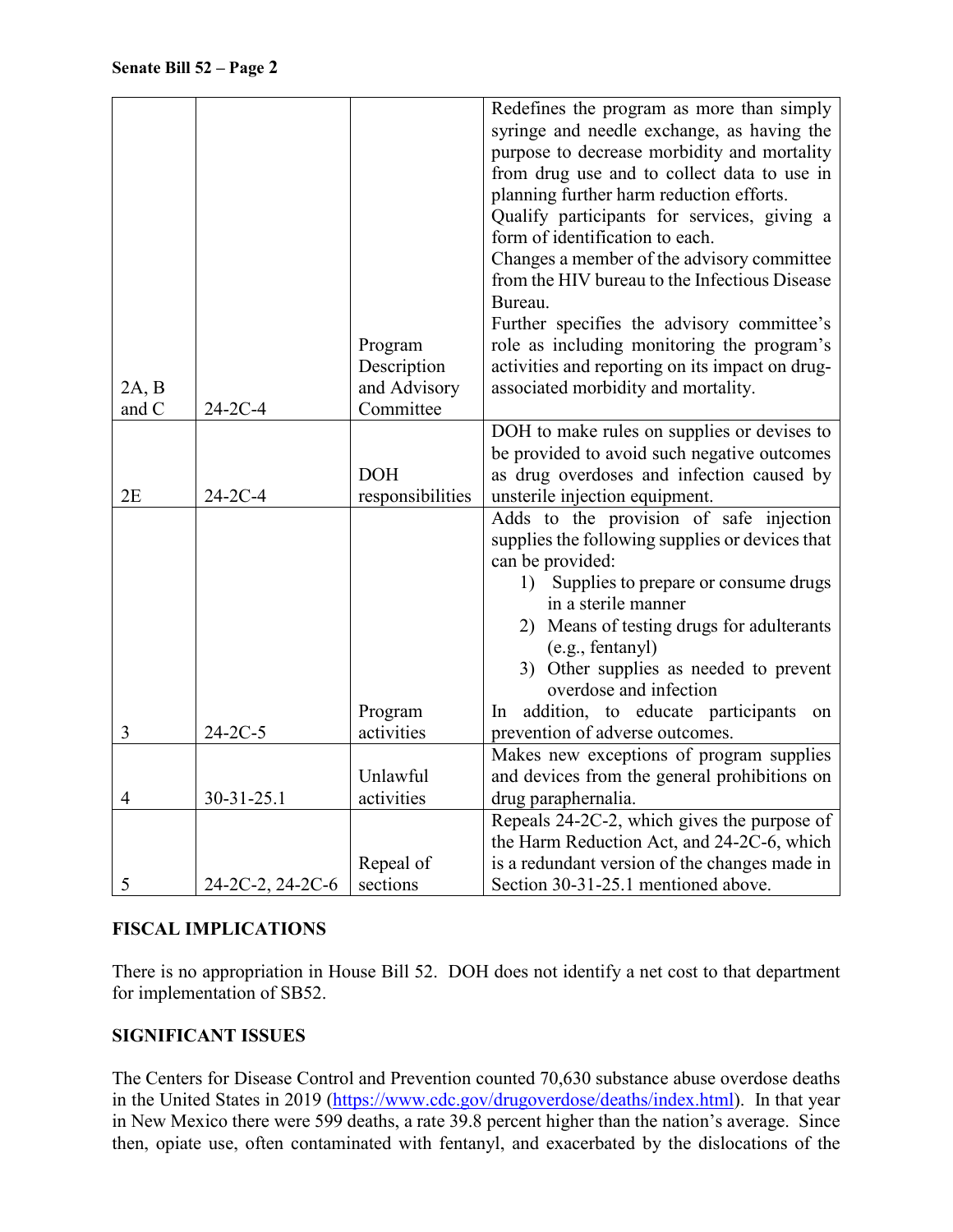## **Senate Bill 52 – Page 3**

Covid-19 pandemic, has contributed to a further acceleration of death and disability related to substance abuse. The annual U.S. death toll from drug overdoses has exceeded 100,000 since the pandemic began.

DOH operates an Overdose Prevention Program through its Epidemiology and Response Division. In July 2021, that program published a list of factors increasing opioid overdose risk:

- Previous non-fatal overdose.
- Mixing opioids with other medications like benzodiazepines (Xanax®, Klonopin®, Valium®, etc.) or mixing opioids with alcohol and other substances.
- Opioid doses greater than 90 mg of morphine per day or 60 mg of oxycodone per day.
- Obtaining overlapping prescriptions from multiple providers and pharmacies.
- History of mental illness or history of substance use disorder.
- When opioids are discontinued and then restarted after a period of abstinence. For example, individuals who have been incarcerated or people returning home from substance abuse treatment are at especially high risk for overdose if opioids are restarted.
- Living in rural areas and having low income.

Separately, DOH adds reasoning for supporting this legislation:

Under current law, the DOH harm reduction program is narrowly focused on supplies and devices related to injection of substances intravenously, which was the most common risk for the spread of infectious diseases such as HIV and hepatitis C virus (HCV) when services were first established in 1997. In more recent years, overdose death data has revealed an influx of powerful synthetic opioids and a dramatic increase in overdose mortality. Reports from harm reduction providers across the state and nationally [\(https://pubmed.ncbi.nlm.nih.gov/34482046/\)](https://pubmed.ncbi.nlm.nih.gov/34482046/) have indicated a shift away from injection to smoking or inhalation of substances, particularly with opioids. Synthetic opioids are typically 50 to 100 times more powerful than morphine and are adulterating pressed pills users believe to be pharmaceuticals, such as Oxycontin®. HB52 sets forth certain criteria for the department's consideration of necessary supplies; that supplies decrease overdose mortality, that they decrease negative health outcomes associated with injection substance use, and that they reduce the harm associated with the use of non-sterile equipment used for the consumption of controlled substances or controlled substance analogs. Allowing distribution of sterile supplies increases opportunities to engage program participants with life-saving interventions, such as overdose prevention education and the provision of naloxone, testing, treatment, healthcare services, detox, and rehabilitation. The goal of harm reduction is to keep people who use substances alive, to limit the spread of disease, and to get participants into recovery. Many New Mexicans have overcome their addictions and turned their lives around with the assistance provided by the program.

Additionally, the possession of devices used to test for potential adulterants of controlled substances or controlled substance analogs is not currently allowed by law. Changes to the Controlled Substances Act would enable a wide range of organizations to provide devices used to check for potential adulterants to those at risk of a potentially fatal overdose.

It is highly likely additional adulterants will appear in the coming years and HB52 will allow for a swift and comprehensive response. HB52 will impact several agencies in addition to DOH. It will allow for drug checking devices to be distributed by anyone, including agencies and programs involved in overdose prevention efforts including the